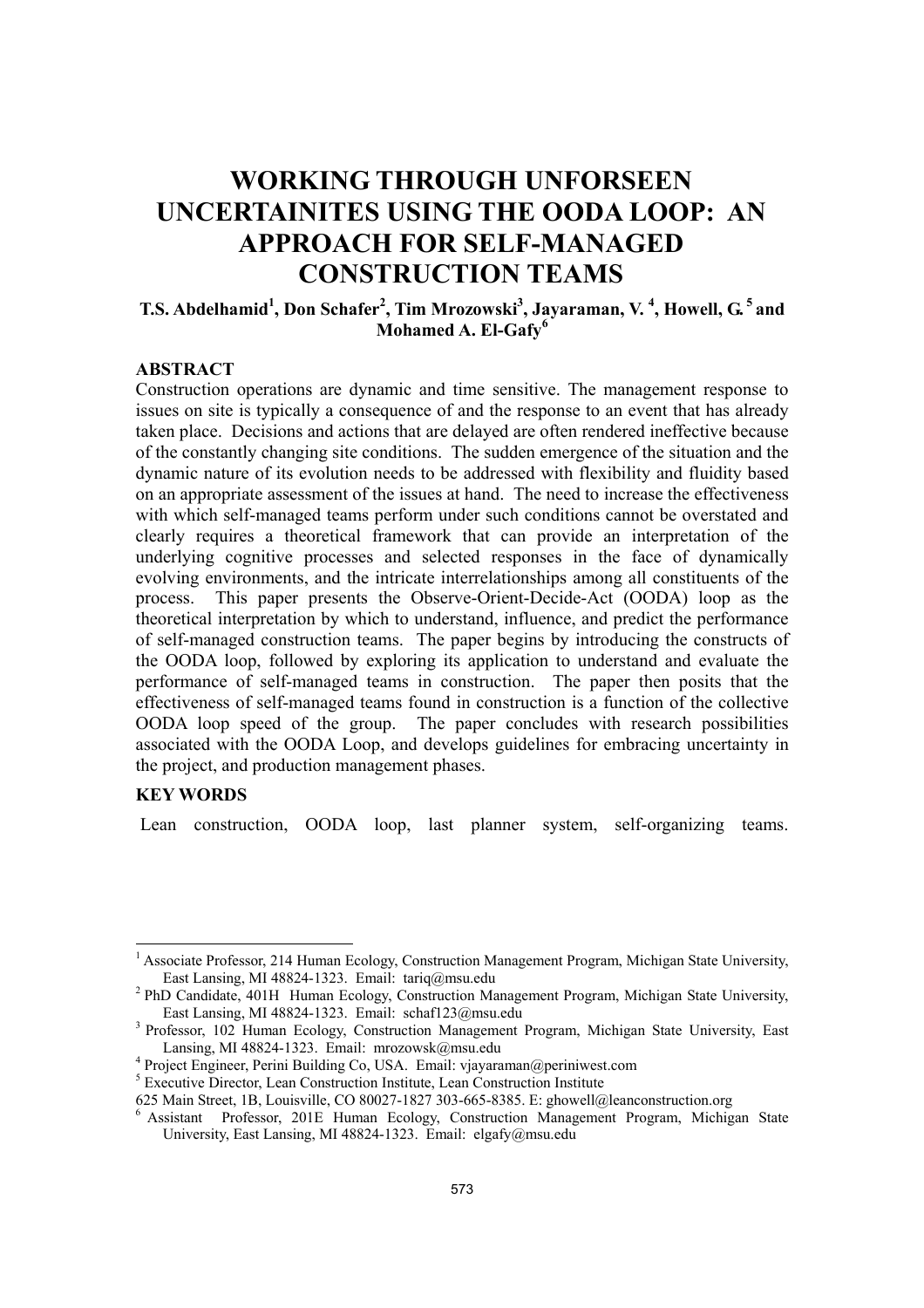#### **INTRODUCTION**

A definition of Lean Construction states that it is: "A holistic facility design and delivery philosophy with an overarching aim of maximizing value to all stakeholders through systematic, synergistic, and continuous improvements in the contractual arrangements, the product design, the construction process design and methods selection, the supply chain, and the workflow reliability of site operations," (Abdelhamid et al 2009). The Lean paradigm is heavily invested in planning upcoming work. However, no amount of planning can foresee every potential circumstance (nor, as we argue later, should it) that may arise on a construction project. The OODA Loop approach is presented here as a means for front line decision makers to fill the gaps that planners didn't (or couldn't) anticipate.

Lookahead planning facilitates onsite production assignments. These are established based on the ability to complete weekly work assignments. To measure the effectiveness of the site crew and management to carryout assignments (commitments) the Percent Plan Complete (PPC) is calculated. The PPC metric is found by dividing the number of actual completions by the number of planned completions. The PPC ranges from 0 to 100% and reflects both the effectiveness of production planning and the reliability of workflow from one trade to another (Ballard & Howell 1994a; Ballard & Howell, 1994b; and Salem et. al, 2005). Under the Lean Construction paradigm, increasing planning reliability increases system throughput, which is the rate of production or output. PPC is considered the critical performance measure of a production system as opposed to the focus on point speed in conventional construction management where point speed is typically increased by maximizing capacity utilization.

Using the Last Planner System  $(LPS^{\circledR})$  as a planning tool uncovers a myriad of constraints that threatens the execution of assignments as well as production progress. By removing these constraints, Last Planners are more confident in making and keeping their commitments (Jayaraman et al 2008).

In spite of the best intentions and efforts, problems will still occur a week before work is scheduled or during the week work is being executed. The  $LPS^{\omega}$  is designed to encourage engagement in conversations about production, but the mechanism of addressing constraints and solving problems is not explicitly included. We don't advocate including specific mechanisms, but constructs should be suggested such as the use of PDCA (Plan, DO, Check and Act), six sigma, 5-whys, etc. Therefore, this paper considers a very basic question: "what construct should construction teams use to systematically overcome constraints that arise, in spite of efforts to preempt them, during the course of construction?"

Pondering and attempting to address this question is critical to enabling construction teams to increase their effectiveness in dealing with expected and unexpected conditions on site. It is plausible to suggest that addressing this question requires a conceptual framework that can provide an interpretation of the underlying cognitive processes and selected responses in the face of dynamically evolving environments, and the intricate interrelationships among all workers involved in the process. This paper presents the Observe-Orient-Decide-Action (OODA) loop, which was developed by military strategist extraordinaire Col John Boyd (USAF, Ret). Boyd developed the OODA loop to aid in

Proceedings for the 17<sup>th</sup> Annual Conference of the International Group for Lean Construction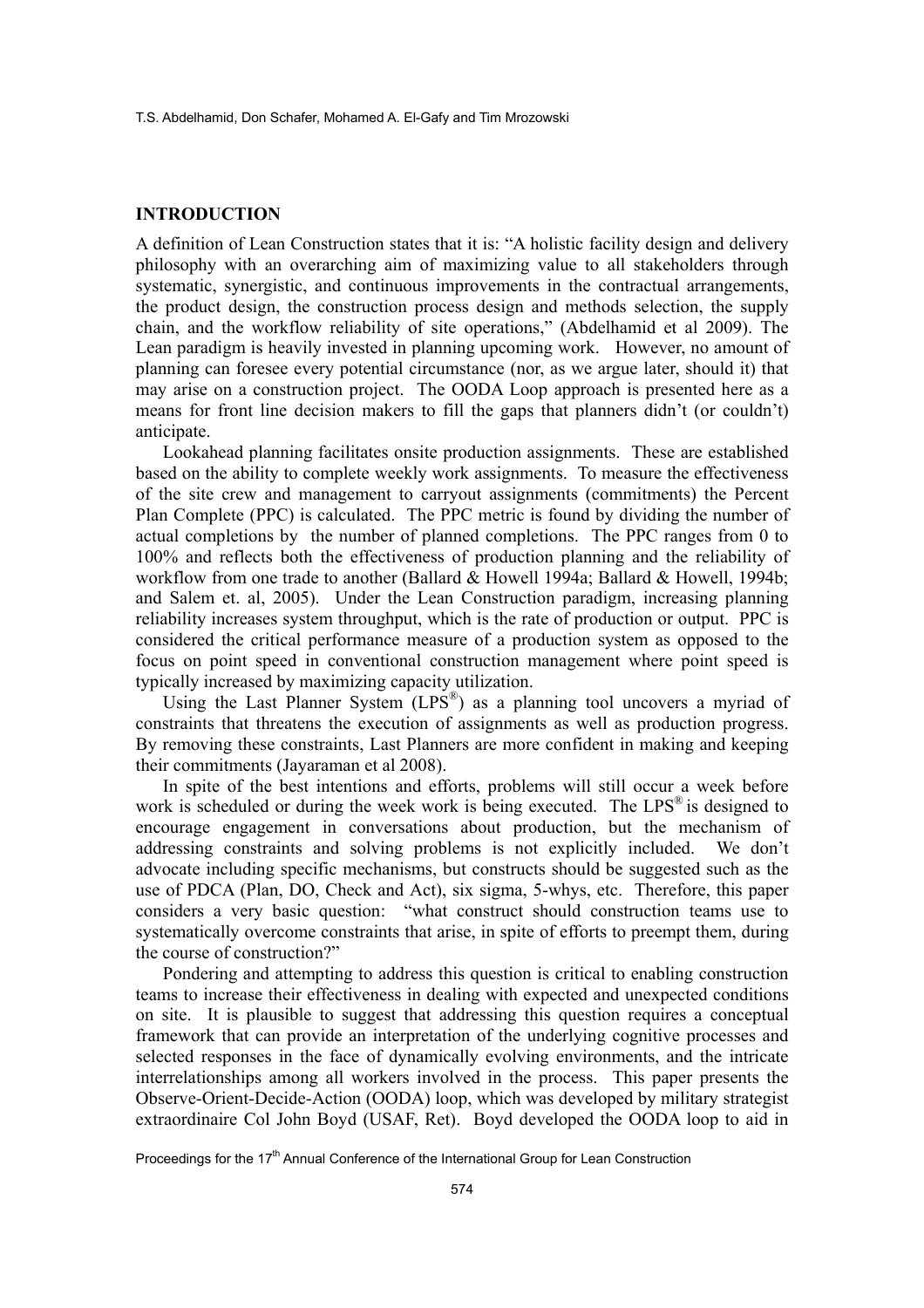combat situations. The need for prompt decision making in such conditions is similar to what self-managed construction teams face. We argue that the OODA loop could serve as the conceptual construct that can aid self-managed construction teams facing unexpected or developing constraints.

The remainder of this paper introduces the OODA loop and then explores its applicability as an aid to self-managed teams in construction. The paper then posits that the effectiveness of self-managed teams found in construction is a function of the collective OODA loop speed of the group. The paper concludes with research possibilities associated with the OODA Loop, and develops guidelines for embracing uncertainty in the project, and production management phases.

#### **OODA LOOP**

Col John Boyd, USAF (Ret), coined the term and developed the concept of the "OODA Loop." Boyd was instrumental in explaining the concept of agility (fast cycle time) in both decision-making by individuals/organizations and performance of physical systems. The OODA loop, shown in Figure 1 as originally depicted by Boyd, is structured in a sequential and non-sequential fashion. The OODA loop concept has been used to describe people's reaction to unexpected events. It has also been used in describing, and perhaps defining, performance characteristics of engineered systems.

Boyd extensively studied the Toyota Production System and considered it as an implementation of ideas similar to his own, and as an exemplar of his OODA loop. Richards (2004) states that the self-organized, multifunctional teams at Toyota developed products and manufacturing processes in response to demand, turning out new models in just three years compared with Detroit's cycle of four or five years. Boyd felt that systems like Toyota's worked so well, because of *schwerpunkt*, a German term meaning organizational focus. That is, employees decide and act locally, but they are guided by a keen understanding of the bigger picture. It is important to note that the Toyota production system inspired the birth of Lean Construction.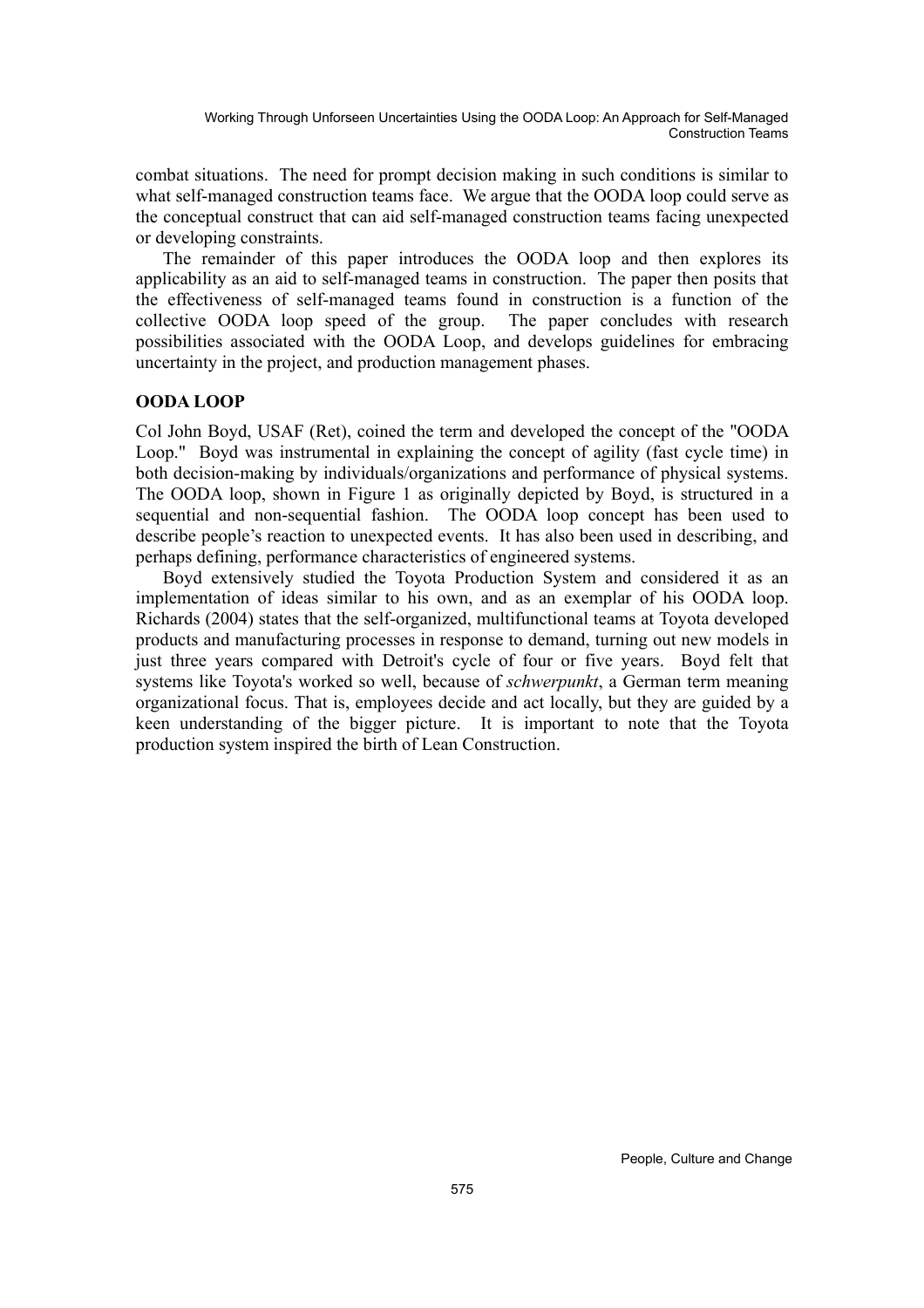

## **OODA** loop

Figure 1: OODA Loop (Richards 2004)

Although the OODA model was created for military purposes, it can also be applied to business strategy.A construction company can be abstractly compared to an F-16 or an Aeroflot turboprop. In general, success in business isn't simply a matter of being quickest to market, spending the most, or selling the highest-quality products. Success can be tasted by using any of these methods but only if you do one thing more: Outmaneuver the uncertainties. A company has to decode the environment (observe and orient) before their competitors do, act decisively (decide), and then capitalize on it (act). This is a "sustainable success" of sorts, where even if one is  $1<sup>st</sup>$  to market and successful, sustaining that requires developing abilities to embrace (and beat) uncertainty.

#### **Understanding the OODA Loop**

In the "The Essence of Winning and Losing," Boyd writes: "Note how orientation shapes observation, shapes decision, shapes action, and in turn is shaped by the feedback and other phenomena coming into our sensing or observing window. Also note how the entire "loop" (not just orientation) is an ongoing many-sided implicit cross-referencing process of projection, empathy, correlation, and rejection."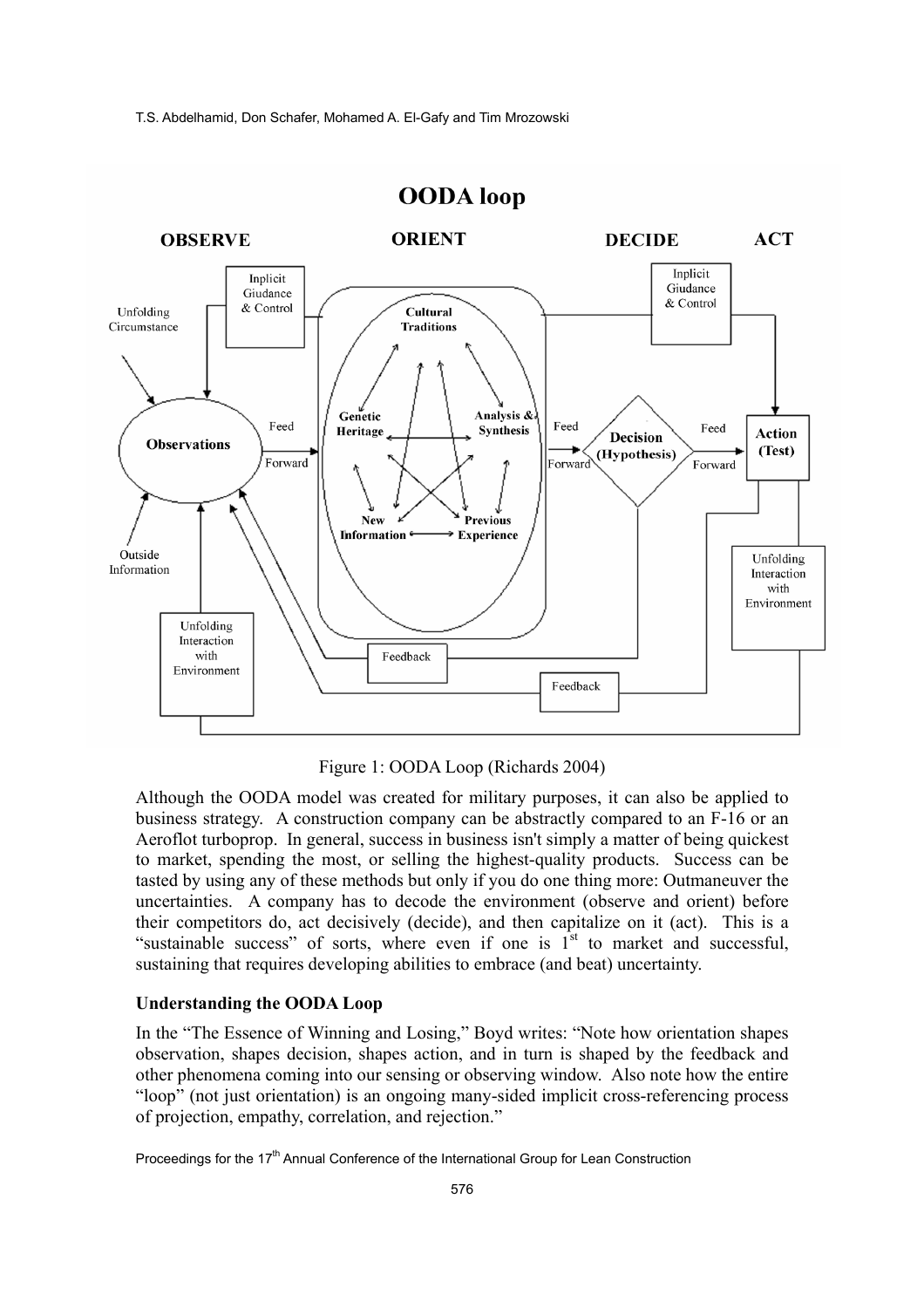In the OODA loop, knowledge of the strategic environment is the first priority. Hence the first step is to observe, in order to acquire sufficient knowledge for making a decision. This step requires recognition of unfolding events and feedbacks from the various other stages namely – orient, decide and act. This makes the OODA loop nonsequential at times.

The second step is to *orient* the information. This step involves utilizing previous experience, waiting for all new information to arrive, cultural traditions of the organization, collecting information about the genetic heritage of the problem and analyzing the problem. This is perhaps the most intriguing and complex part of the OODA loop this is often overlooked and least appreciated. In fact, the underlying constructs that govern how orientation to information collected or received from the world around us could easily be the subject of many papers.

This leads us to the hypothesis stage where a decision is made on how the problem can be approached. Depending on the decision made considering all the information received, an appropriate action would be taken. However, it is to be noted that this is a continuous monitoring process where once the action is taken; observation starts again to look for any new problems. This is an effective way to detect any unforeseen uncertainties, as it is a very vigilant process where there is constant monitoring of the environment.

It is important to note that the 'decide' node is needed only when we are not sure what to do or there is no plausible action that can be inferred from the implicit guidance and controls link (going from orient to act). This is the case when we are training or experimenting with something truly new to us. Going through the decide node and reorientation (learning) always take time, and will slow the process down. In addition, actions will still be influenced by previously learned "implicit guidance and controls" until these are reset by new learning.

Competitive advantage comes from quickness over the entire "loop," not just or even primarily from the O-to-O-to-D-to-A sequence." The key to quickness over the entire OODA loop turns out to be the two "implicit guidance and control" arrows shown at the top of Figure 1, both leaving from the orient section. These arrows are capturing the fact that a person (or group) does not always go through the loop in a sequential O-to-O-to-Dto-A fashion, but rather they simply observe and act (Richards 2004).

By observing then acting, we in fact collect information about whether our assumptions for acting are correct, and if they are not we have to change our orientation – and this is where the implicit guidance and control arrow flowing from orient back to observe is meant to symbolize, as well as the feedback loop between observe and act. It can be concluded then that quick execution of the OODA loop, as Boyd envisioned it, is depending on the speed with which we reorient ourselves in response to changing external and internal conditions that we observe.

On the face of it, Boyd's loop is a simple (not simplistic) reckoning of how human beings make tactical decisions under stressful situations. However, it's also an elegant framework for creating competitive advantage. Managers must be able to observe and orient themselves in such a way that they can survive and prosper by shaping the environment where ever possible and by adapting to it where they must.

The ability to observe and orient oneself to decide and act in such a way to survive and prosper by shaping the environment where ever possible and by adapting to it is a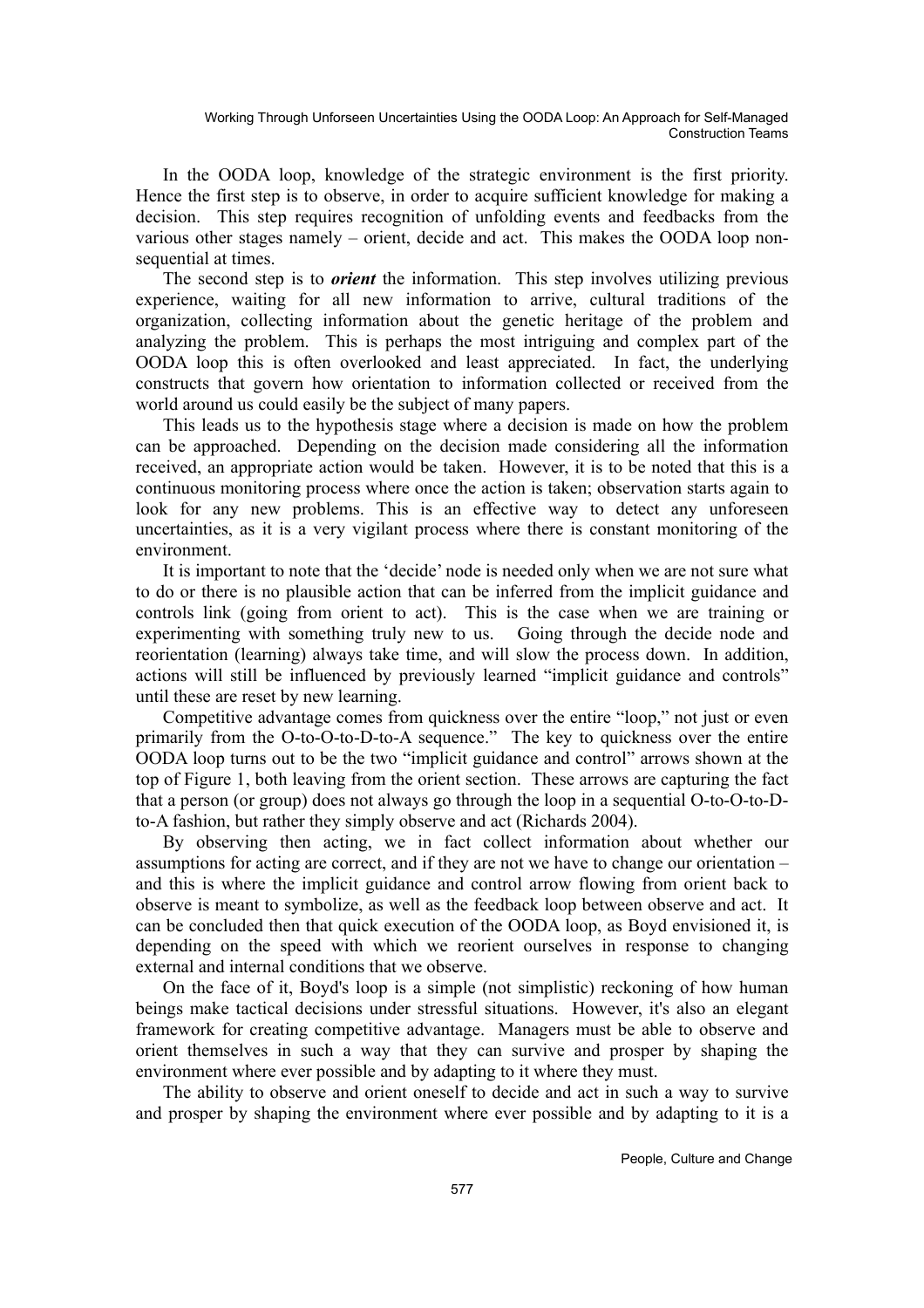T.S. Abdelhamid, Don Schafer, Mohamed A. El-Gafy and Tim Mrozowski

priceless attribute that should be sought, developed, and perfected. According to Hammonds (2002), doing so requires a complex set of relationships that involve both isolation and interaction. Knowing when each is appropriate is critical to success in developing the agility manifested in the OODA loop. This is done through a combination of: Rapidity; Variety; Harmony; and Initiative.

Rapidity of action or reaction is required to maintain or regain initiative. Variety or variability (not variation) is required to make the organization unpredictable, so that there are no patterns to recognize their plans in advance. Harmony is the fit with the environment and others operating in it. Initiative is required so that someone or a group in the system can take charge of their own destiny and master circumstances rather than being mastered by them.

## **AN OODA-LOOP FRAMEWORK TO MANAGE UNCERTAINTY IN CONSTRUCTION**

Construction personnel need to learn how to embrace and outmaneuver the uncertainties inherent in projects. We propose a framework in this section to manage uncertainty based on a literature review of the model designed by Clampitt and DeKoch (2001) and research results found in Jayaraman (2006) and Jayaraman et al (2008). The main conclusion from the aforementioned studies is that those who embrace uncertainty see it as a challenge and do not try to artificially drive out the ambiguities. If construction teams (organizations) also work with this same perspective, then we believe it will further enhance workflow reliability by encouraging meaningful discussions and fostering innovations. Another major finding is that construction professionals surveyed (48 out of 60) indicated that training on ways to embrace uncertainty was needed as well as a demand for a positive working environment where people get more latitude to make decisions. This implies that the respondents wanted the organization to embrace uncertainty and provide the employees the opportunity to do so. Better planning and need for adopting various lean principles were some of the other comments that were prominently found in these responses. These views were considered in the development of the framework.

Foreseen uncertainties have a low probability of occurrence. These are generally managed by contingency planning. A framework is needed such that construction teams can embrace the unforeseen uncertainties for which no *prior* contingency planning can be made. Effective handling of these uncertainties would directly impact workflow reliability and improve project success.

Planning projects in Lean Construction is an outcome of a process called Lean Work Structuring (LWS). LWS is a term created by the Lean Construction Institute to underscore the necessity to deliberately consider operations and process design concurrently with product design, the structure of supply chains, the allocation of resources, and design-for-assembly efforts, with the goal of making "work flow more reliable and quick while delivering value to the customer" (Ballard 2000). In essence, works structuring entails considering the production process during product design. LWS may utilize a myriad of tools such as BIM, Target Costing (Target Value Delivery), setbased design, CPM, and simulation. The spirit of LWS is to think about production during design. LWS efforts results in a master and phase plan that gives confidence to the construction team that the project can be constructed in the contract duration.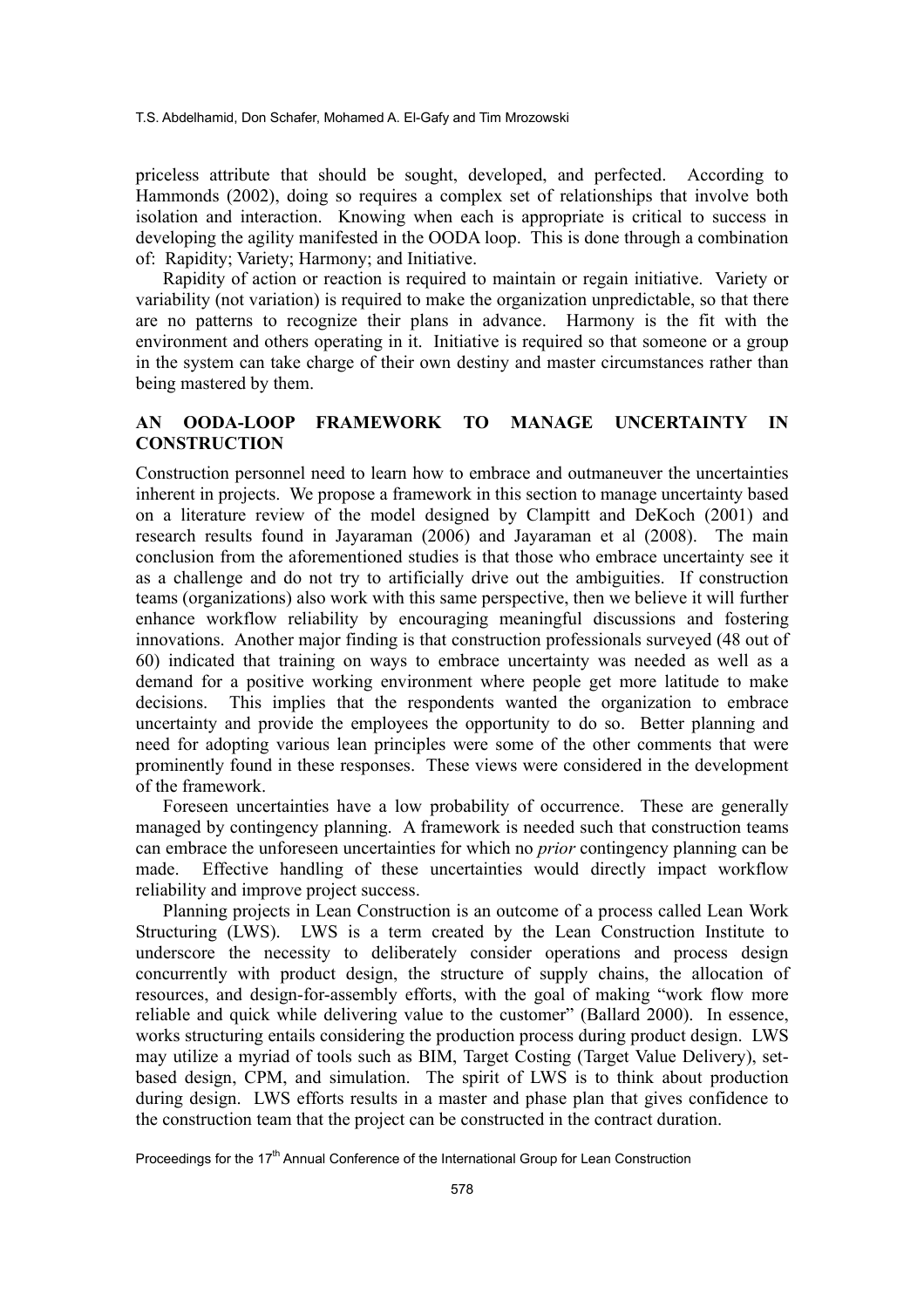Initial master and phase plans do not account for all the constraints which will surface during the project because uncertainty exists both in the higher corporate goals and in the un-examined means of accomplishing the project itself. However, identifying a stable plan is a pre-requisite to identifying stable production objectives, which is difficult due to the high level of uncertainty that surrounds the project. It is at this time that examination of the means will help. Testing the objectives against means would also help in identifying and minimizing the potential damage that could be caused due to impact of unforeseen changes late in a project. However, addressing and tackling unforeseen uncertainties will have to wait until new information arises to formulate new solutions.

At this point, a choice has to be made of whether to refine the existing plan or using it as a springboard to explore other plans. Once the critical stage is reached where no further exploration is possible, it must give way to consolidation. Consolidation in the case of construction would mean the phase where the project goals and objectives are fixed. However, it is important to note that this critical stage should be encountered only at the last responsible moment – the underlying thinking here is similar to the set-based design concept. Until then the exploration phase should be active. Moreover, the experiences should be recorded as feedback for future reference. These feedback loops could be useful at a later stage in the same project or for new projects later on.

The emphasis thus far has been on keeping the initial goals and objectives flexible and testing them against the means before fixing the objectives eventually at the last responsible moment. Matching objectives to means can be applied to the principle of matching "Should" with "Can" as practiced in the Last Planner System.

The following section outlines a 2-step framework for embracing uncertainty in a construction setting. The framework is founded on the Last Planner System® with an OODA loop overlay so that a construction team continually observes, orients, decides and acts in order to achieve and maintain reliable workflow for site operations. This continuous monitoring would help the construction team act decisively and correctly at uncertain times during the production phase.

#### **STEP 1: Monitoring the EnvironmentIin the Production Phase**

In project-based production environments, the OODA loop should be directed towards creating an environment of trust that permits explicit communication amongst team members. This is one possible reason why lean companies (e.g., Toyota) have a faster OODA loop (Richards 2004). A rapidly executed OODA loop is essential for maintaining reliable workflow of site operations, which ensures the success of the overall project.

It should be noted that a more rapidly executed OODA loop is not the same as the speed with which we take actions – we want to act in a decisive and correct manner. In other words, speeding the OODA loop by going faster from O to O to D to A is the incorrect use of the OODA loop, and may yield negative outcomes since the speed and accuracy of decisions will be traded-off because going faster through one step will only happen by shortchanging the other steps.

To deal with unforeseen uncertainty, construction teams must embrace uncertainty and move from troubleshooting to reactive consolidation of what the team has achieved so far. Monitoring (observing) the production phase is very critical because it is this phase that suffers the first effect of any problem occurring due to the occurrence of an unforeseen and uncertain event. We suggest the OODA loop as a conceptualization of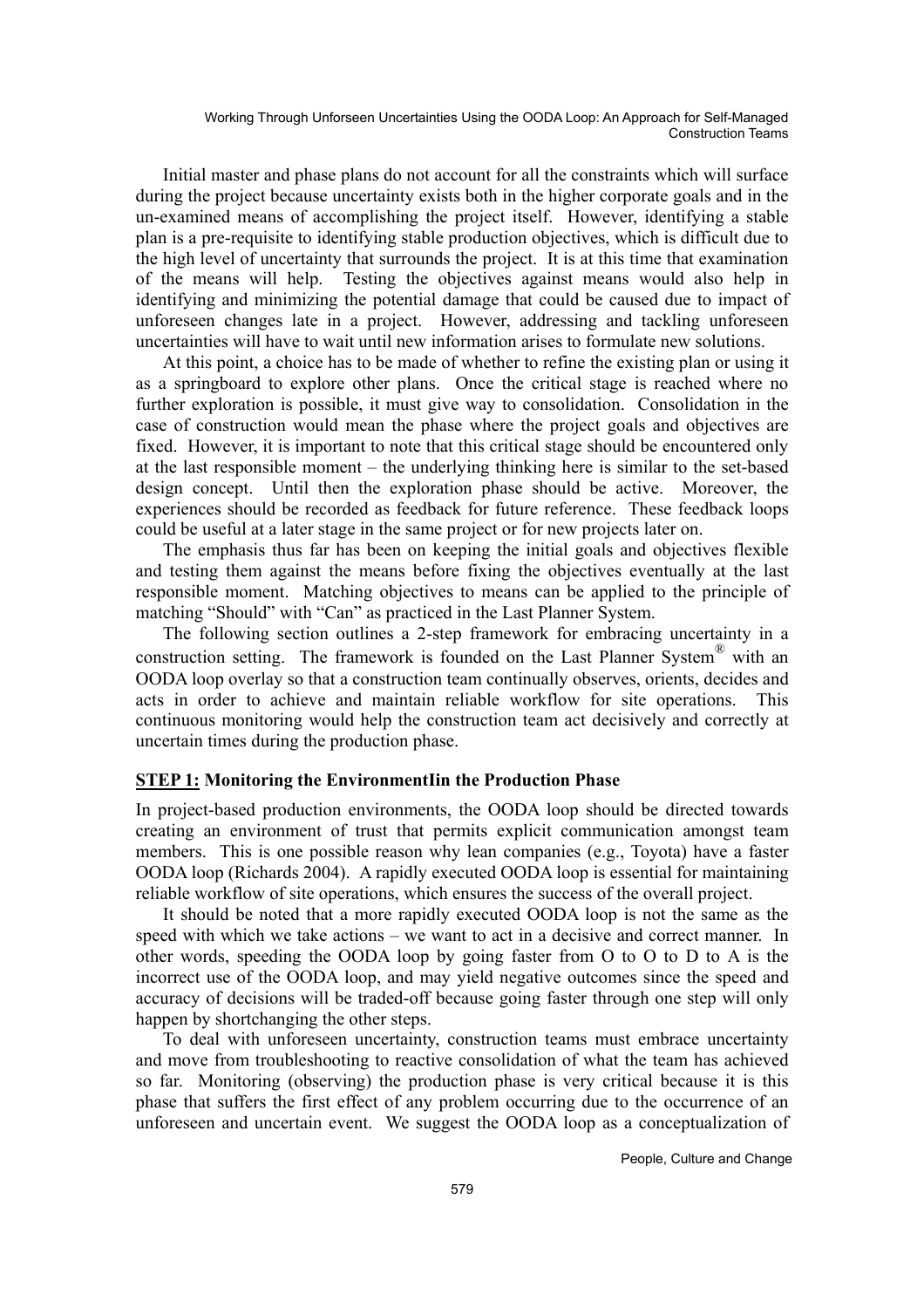T.S. Abdelhamid, Don Schafer, Mohamed A. El-Gafy and Tim Mrozowski

how environment monitoring and decisive and correct action can be undertaken during uncertain times. Specifically, we advocate the formal use of the OODA loop during the Weekly Work Planning phase of the Last Planner System. To explain this, it is essential to graphically depict the project and production planning process utilized in Lean Construction, under the LWS and LPS processes. Figure 2 illustrates this, as well as where the OODA loop can be implemented in the production process.

The OODA loop meshes well with the weekly work planning process. Only the activities that are free from foreseen uncertainties will be carried forward to next week's work plan. In spite of these rigorous screening steps, something unexpected may occur that can derail the progress and workflow. Faced with unforeseen uncertainties, the construction team can use the OODA loop to address the situation.

The process will begin with observing and acquiring sufficient knowledge of external and internal conditions. At this point, the team may will re-orient itself and make an action if there is a previously learned "implicit guidance and control" schema. If not, the team will need to make a decision on action (experiment) and then take the action. The results of the actions will form our new observations which will in turn restart the loop. By documenting the procedures adopted and learning at every instance where uncertainties are dealt with using the OODA loop, a resourceful database can be created.

#### **STEP 2: Learning the OODA Loop by Introducing Perturbations Into the System to Avoid Complacency**

As mentioned in step 1, learning to think in an OODA-loop fashion is a process and not just a training session that is attended by the construction team. Hence, occasionally challenging the plan that the construction team is very comfortable with, will serve as a drill for both the organization and the team to embrace uncertainty. This means that even on occasions when there are no problems due to uncertainties the team should be exposed to uncertainties by artificially simulating such situations.

Given that unforeseen uncertainties are totally unexpected, simulations cannot replicate all the situations that a team may encounter. Still, the team will be ready to embraces uncertainty by cultivating situations where the use of the OODA loop is triggered. The following is suggested to engage team members in OODA-loop cycles:

- Asking penetrating questions, to make the team think deeper. One way to do that is by using the "5-Whys" approach – used by Toyota to uncover the root cause of the problem.
- Challenging the existing heuristics, or rules of thumb, to break the spell of overconfidence in estimating their accuracy of judgment.
- Make performance expectations broad, general, and fuzzy such that local decision making is the norm and not the exception. ("Don't tell people how to do things. Tell them what to do and let them surprise you with their results"-- George S. Patton)
- Mark correspondences with an "information perish date". This gets people accustomed to seek new and fresh information and not depend on outdated facts.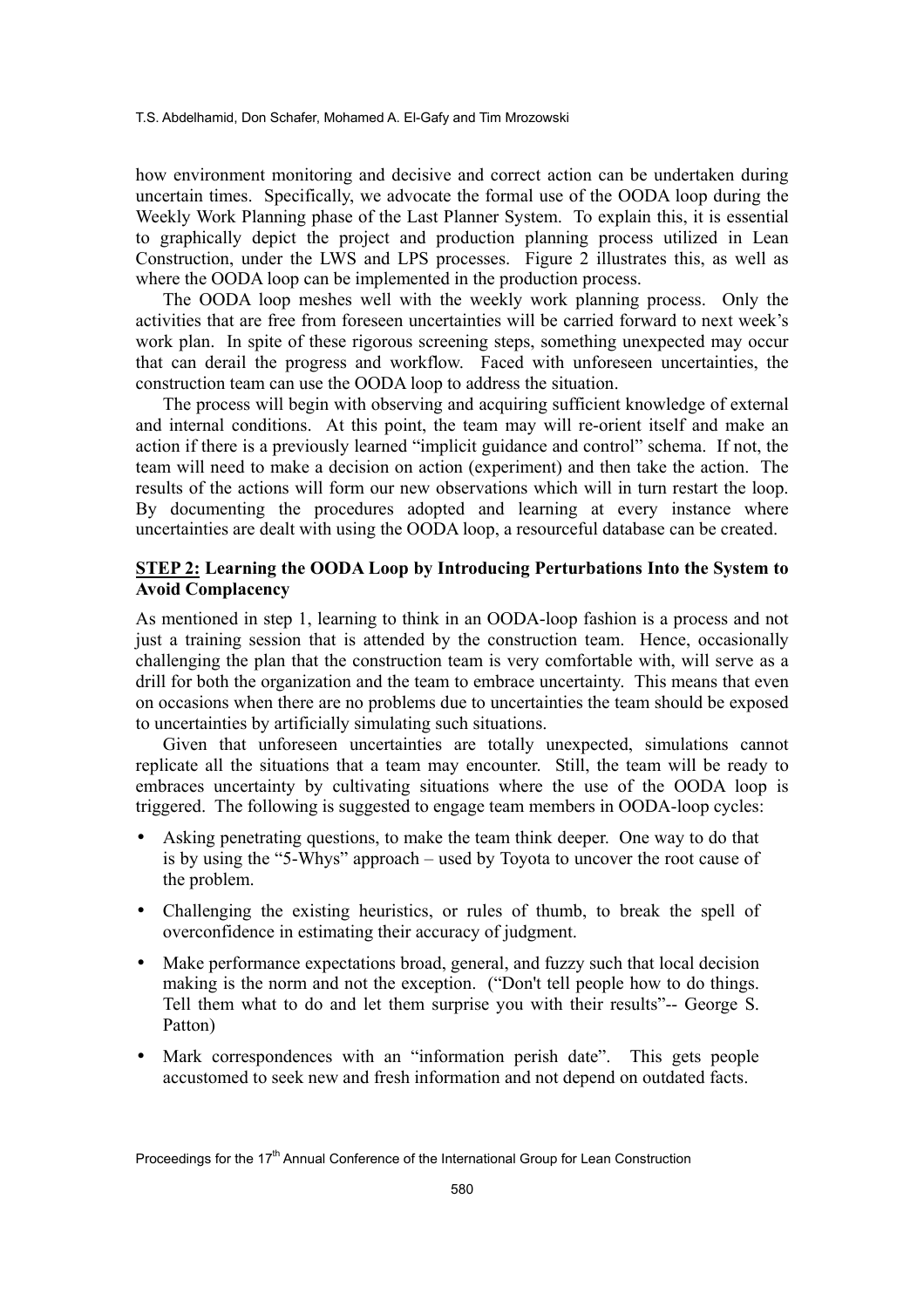

Figure 2. Project and Production Management Under Lean Construction (LCI 2001)

#### **CONCLUSIONS**

The goal of this paper was to propose the use of the OODA loop in assisting construction teams towards managing and embracing uncertainty in the production-management phase. It is also suggested that the OODA Loop should used by construction teams in tandem with the Last Planner System®, specifically during weekly work planning and work monitoring to continually observe, orient, decide and act in order to achieve and maintain freedom of action and maximize the chances for maintaining reliable workflow on the site.

Advancing the performance of production planning and control is one of the key enablers in achieving the lean construction vision of completing projects with minimum waste and maximum value. Additional research is needed to understand how to integrate OODA-loop thinking as part of a construction teams daily activities. Other researchers may choose to further develop/validate the suggested 2-step framework or find other methods for addressing unforeseen uncertainties.